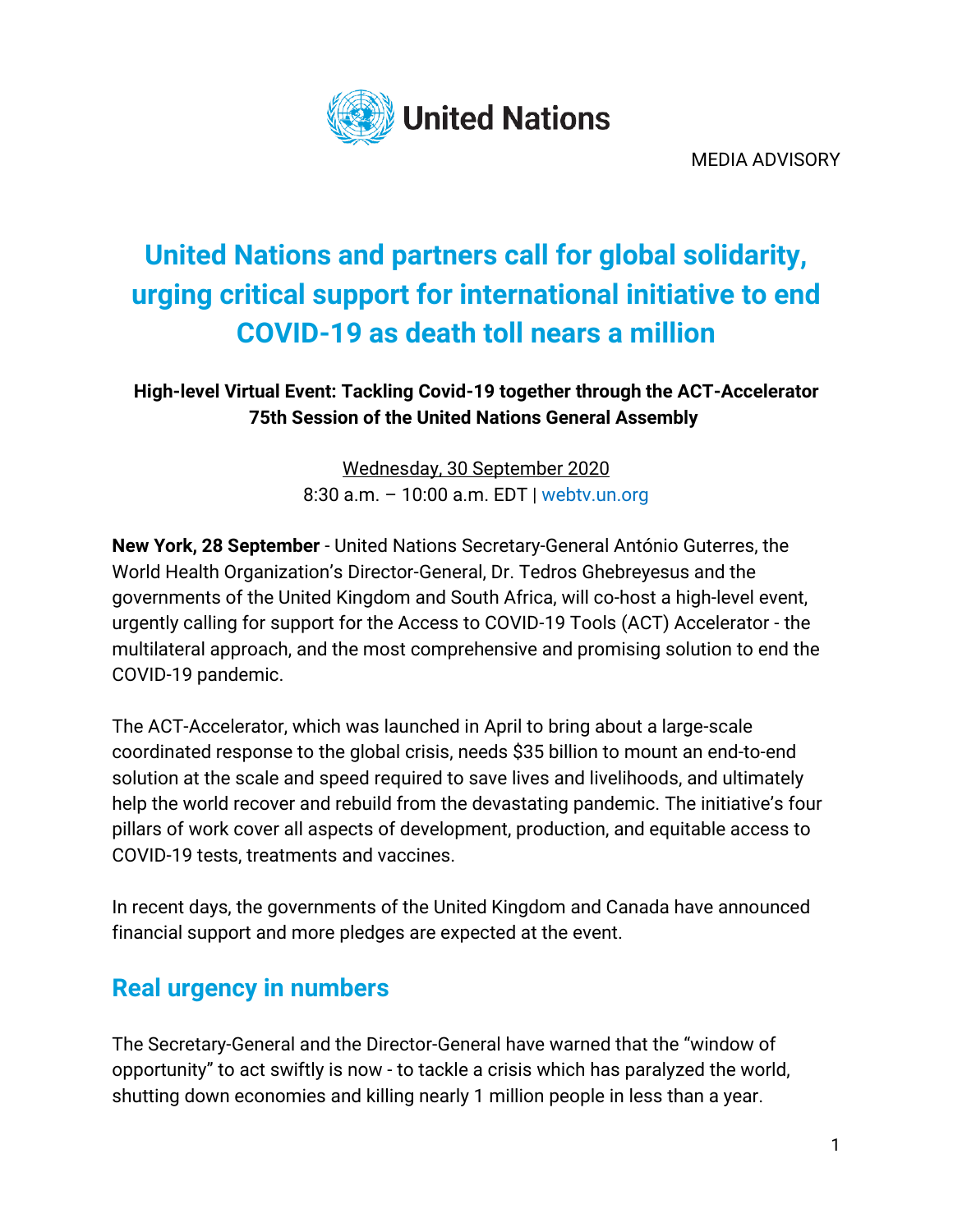The threat continues as new infections rise in parts of the world, including in the Americas and South-East Asia. In mid-September, WHO said that Europe's weekly cases exceeded those reported in March, when the pandemic first peaked in the region, warning of "a very serious situation unfolding before us."

Of the \$35 billion, \$15 billion is needed immediately to fund research and development, scale up manufacturing, secure procurement and strengthen delivery systems by the end of the year. The initiative's vaccine arm, the COVAX Facility, is supporting the development of nine vaccines, with several more in the pipeline.

According to WHO's latest investment case to urge more support, although the funding may seem daunting, fully financing the ACT-Accelerator will shorten the duration of the crisis, allowing the world to recover the investment in just a matter of days as the global economy picks up.

The ACT-Accelerator has achieved significant progress in just five months, including evaluating more than 50 diagnostic tests as well as 1,700 clinical trials for promising treatments, and securing Dexamethasone to help up to 4.5 million patients in lowerincome countries. More than 150 countries, representing nearly two-thirds of the global population, are now committed to or eligible to receive vaccines through the initiative.

# **Press Conference by UN Deputy Secretary-General Amina Mohammed**  28 September 12:30 p.m. EDT | [webtv.un.org](http://webtv.un.org/)

Ahead of the event, the Deputy Secretary-General will brief the media on the work of the ACT-Accelerator and expectations for the event.

# **High-level Event Tackling COVID-19 together through the ACT-Accelerator** 30 September 8:30 a.m. – 10:00 a.m. EDT | [webtv.un.org](http://webtv.un.org/)

Speakers will include UN Secretary-General **António Guterres**; WHO Director General **Dr. Tedros Ghebreyesus;** President **Cyril Ramaphosa** of South Africa; Prime Minister **Boris Johnson** and Secretary of State for Foreign, Commonwealth and Development Affairs **Dominic Raab** of the UK; Prime Minister **Erna Solberg** of Norway; Chancellor **Angela Merkel** of Germany, Prime Minister **Justin Trudeau** of Canada; Co-chair of the Bill & Melinda Gates Foundation **Bill Gates;** and World Bank Group President **David Malpass.**